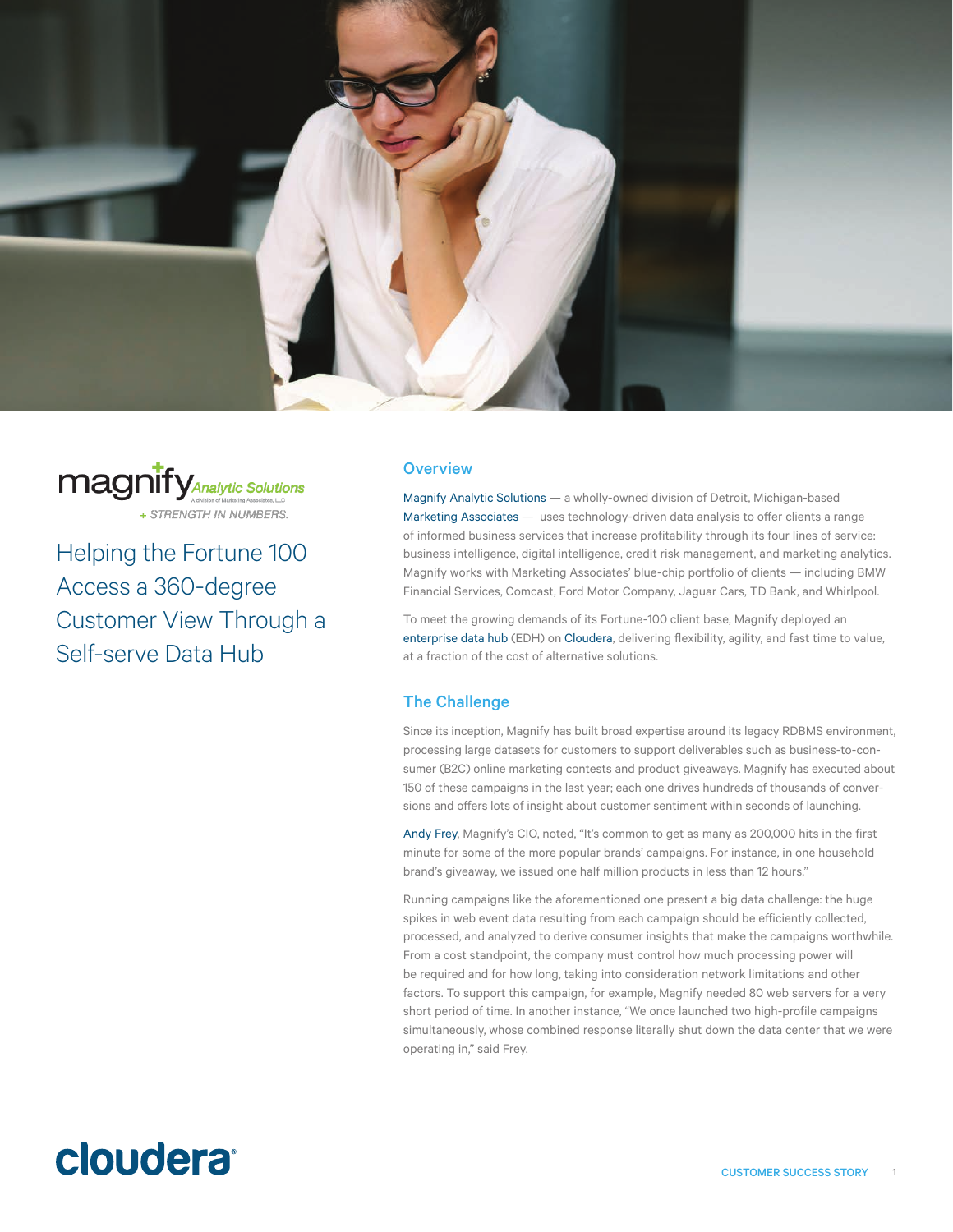## KEY HIGHLIGHTS

#### Industry

Business Services

Location

Detroit, Michigan, US

## Business Applications Supported

Enterprise data hub empowering digital marketing and analytics services

#### Impact

- All-inclusive Cloudera EDH costs less than relational database license alone
- Fast time-to-value and easy administration via Cloudera Manager
- Scalability and flexibility to accommodate diverse and growing client demands

#### Technologies in Use

- Hadoop Platform: Cloudera Enterprise, Data Hub Edition
- Hadoop Components: Apache Flume, Apache Hive, Apache Pig, Apache Sqoop, Cloudera Impala, Cloudera Manager, Hue, MapReduce
- BI & Analytic Tools: D3.js, SAS, Tableau
- Security Tools: Apache Sentry, Kerberos

#### Big Data Scale

• 10+ years' historical data on Cloudera

 $• 20 T B+$ 

Magnify also saw the need to be able to predict the precise time when each giveaway would reach its limit, monitoring conversions as they happen, to shut down registrations at the right time based on the supply allocated for that campaign.

Meanwhile, Magnify was offered the opportunity to manage an automotive client's customer relationship management (CRM) system and evolve it into a centralized data hub delivering a 360-degree view of customers, encompassing more data types from more sources, and including vehicle information from local motor vehicle departments, dealer distribution statistics, and parts data from services organizations. "We initially ran the system with four relational databases, but the magnitude of data–coming from every single customer touch point and every dealer–quickly exposed the shortcomings of this approach," recalled Frey. "We also knew that the second phase of the CRM project would include multi-structured data, and many new sources, including Google Analytics."

It became imperative that Magnify employ a new, Big Data infrastructure with:

- Elastic flexibility and scalability to handle massive, short-term spikes in demand, coupled with the ability to manage and manipulate massive data volumes from multiple sources.
- Agility and performance in the ways data can be organized and restructured over time. "As the client's CRM program developed," noted Frey, "our original design proved to be far too rigid. Query times began to slow because the data wasn't optimized to accommodate an evolving use case. We started looking for a solution that didn't place constraints on how we leveraged the data for our clients."

## **Solution**

Frey and his team were aware of the growing popularity of [Apache Hadoop](http://www.cloudera.com/content/cloudera/en/about/hadoop-and-big-data.html). Kerry Shaffer, IT director at Magnify, recalled, "We really liked what Hadoop had to offer and started researching the different commercial implementation options."

Magnify ultimately shortlisted two Hadoop vendors. "We had to figure out which distribution and which vendor we liked working with best," said Shaffer. [Cloudera Manager](http://www.cloudera.com/content/cloudera/en/products-and-services/cloudera-enterprise/cloudera-manager.html) became a major differentiator: "In comparison to other Hadoop management tools, Cloudera Manager made it so easy to manage our clusters, was extremely user-friendly, and dramatically reduced our learning curve."

As a key part of their due diligence, the Magnify team modeled costs, including licensing expenses, for a full-scale implementation of the client's production environment. "When accounting for the future growth of the business, we evaluated our existing environment and realized the opportunity cost of not trying out emerging technologies like Hadoop was too great," explained Shaffer.

Frey added, "We could purchase [Cloudera Enterprise, Data Hub Edition](http://www.cloudera.com/content/cloudera/en/products-and-services/cloudera-enterprise.html) and everything else we needed for our development, production, and QA environments, and even after paying for a month of development expenses, were still well below the cost we would have incurred on our traditional systems. This was a huge differentiator in Cloudera's favor."

Magnify decided to move forward with an EDH powered by Cloudera. Today, data moves between the EDH and Magnify's incumbent relational data warehouse using [Apache Sqoop](http://www.cloudera.com/content/cloudera/en/documentation/Glossary/Cloudera-Glossary.html) or [Apache Flume](http://www.cloudera.com/content/cloudera/en/documentation/Glossary/Cloudera-Glossary.html). Magnify users have the option to interact with the data hub using a variety of tools, depending on their preferences and skill sets, including [Apache Hive](http://www.cloudera.com/content/cloudera/en/documentation/Glossary/Cloudera-Glossary.html), [Apache Pig,](http://www.cloudera.com/content/cloudera/en/documentation/Glossary/Cloudera-Glossary.html) [Cloudera Search,](http://www.cloudera.com/content/cloudera/en/products-and-services/cdh/search.html) [Impala](http://www.cloudera.com/content/cloudera/en/products-and-services/cdh/impala.html), [SAS](http://www.cloudera.com/content/cloudera/en/solutions/partner/SAS.html) (which leverages the SAS/ACCESS Interface to Impala), and [Tableau.](http://www.cloudera.com/content/cloudera/en/solutions/partner/Tableau.html)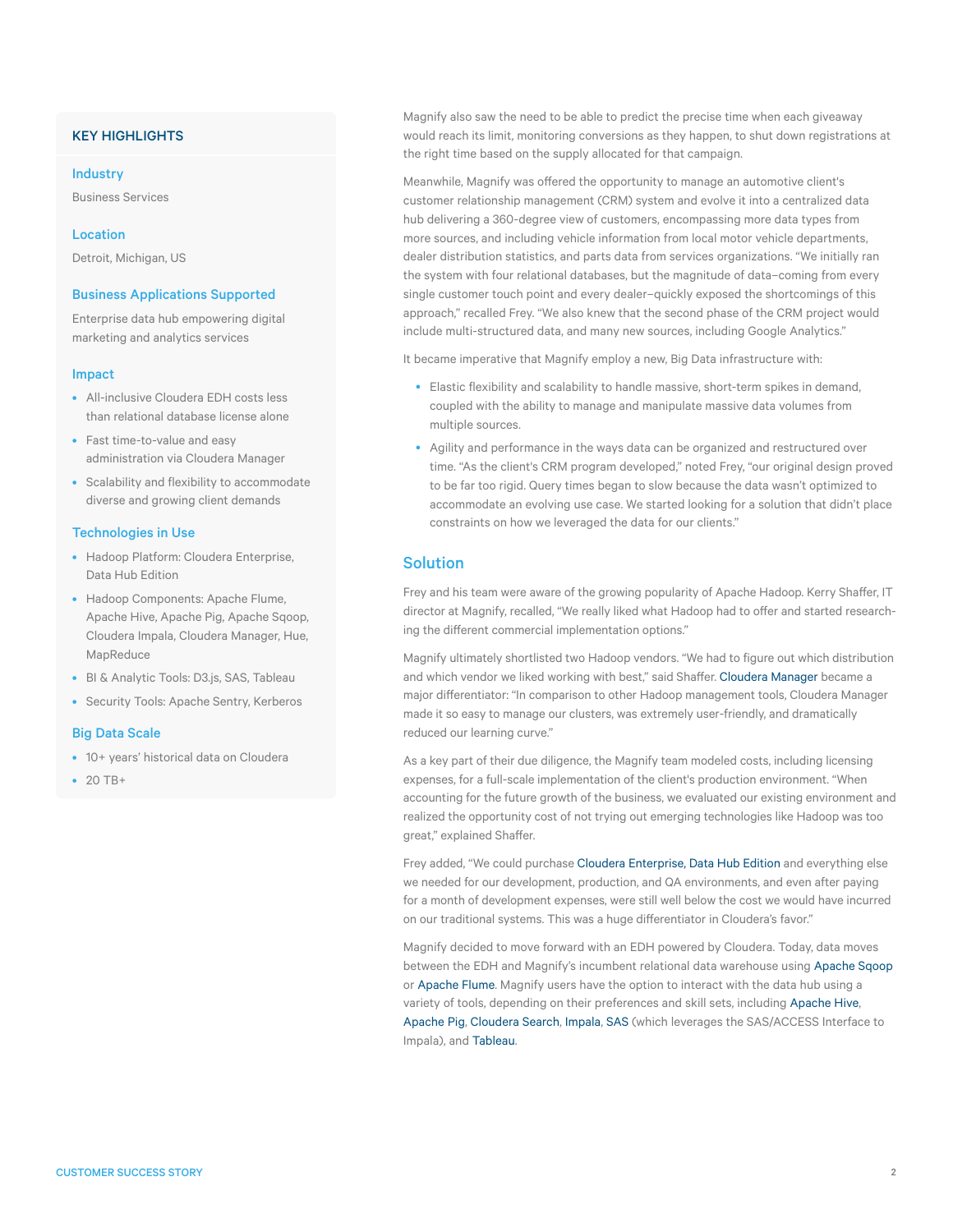With most of its clients being in the Fortune 100, security was a key requirement for Magnify's environment. The data hub is authenticated using Kerberos, and will implement [Apache Sentry](http://www.cloudera.com/content/cloudera/en/products-and-services/cdh/sentry.html) (incubating) for role-based security soon. Magnify's infrastructure is SSAE 16 certified and HIPAA compliant.

## Impact: Time-to-Value

Magnify already had installed Cloudera in a development environment, but engaged [Cloudera Professional Services](http://www.cloudera.com/content/cloudera/en/products-and-services/professional-services.html) to accelerate the rollout and training. "We wanted to get it right the first time, and Cloudera's expertise enabled us to achieve this. The Cloudera team was super helpful and the knowledge we've accumulated in-house has had a positive impact on employee retention. Everyone is excited to work with such an innovative technology," noted Shaffer.

## Impact: Assimilation & Expansion

Magnify's continually evolving production environment frequently has to cope with the addition of new data sources. As Frey described the process, "We can add a whole new system that couples existing data with new: We can bring up a second Hadoop instance on the same cluster and build another interface with absolutely no need to replicate data. This is just great from so many perspectives." For instance:

- It reduces security risk by not having important customer data in multiple places.
- It ensures that the business is always leveraging the cleanest data.
- It enables Magnify to track data without any breaks in the lineage path.

Also, with Hadoop, if transaction volumes are projected to create a potential performance bottleneck, the remedy is very straightforward: "If we see the possibility for throughput degradation we just snap in a couple of extra nodes. Everyone is impressed with how quickly it can be done and with the immediate impact it has on performance. It's a huge win for us and our customers," noted Shaffer.

## Impact: Self-Service Data Discovery

Magnify also worked with [Cloudera Support](http://www.cloudera.com/content/cloudera/en/products-and-services/cloudera-support.html) to optimize query performance. By deploying Impala and allowing for self-service data discovery capabilities, Magnify can offer clients a web-based solution through which they interact directly with Hadoop. Frey recalled, "We used to distribute Microsoft Excel reports to customers every one or two days but now dealers can search on their own by customer, sales deal, or even service type. Impala is used to query millions of rows to identify specific records that match the dealers' criteria. We've even given clients a 'Query Hadoop' option that allows them to create simple SQL statements and query Hadoop directly via Impala. We're able to offer a faster, richer, and more accurate selection of services without the labor or latency concerns that we used to have."

"Hadoop really lives up to expectations," Shaffer summarized. "It gives us exactly the flexibility and scalability that we need, as well as being impressively cost-effective. Our partnership with Cloudera has enabled us to create an environment that optimally leverages what Hadoop has to offer, and permits us to maximize the value we deliver to our own clients."

"In comparison to other Hadoop management tools, Cloudera Manager made it so easy to manage our clusters, was extremely user-friendly, and dramatically reduced our learning curve."

Kerry Shaffer, IT Director, Magnify